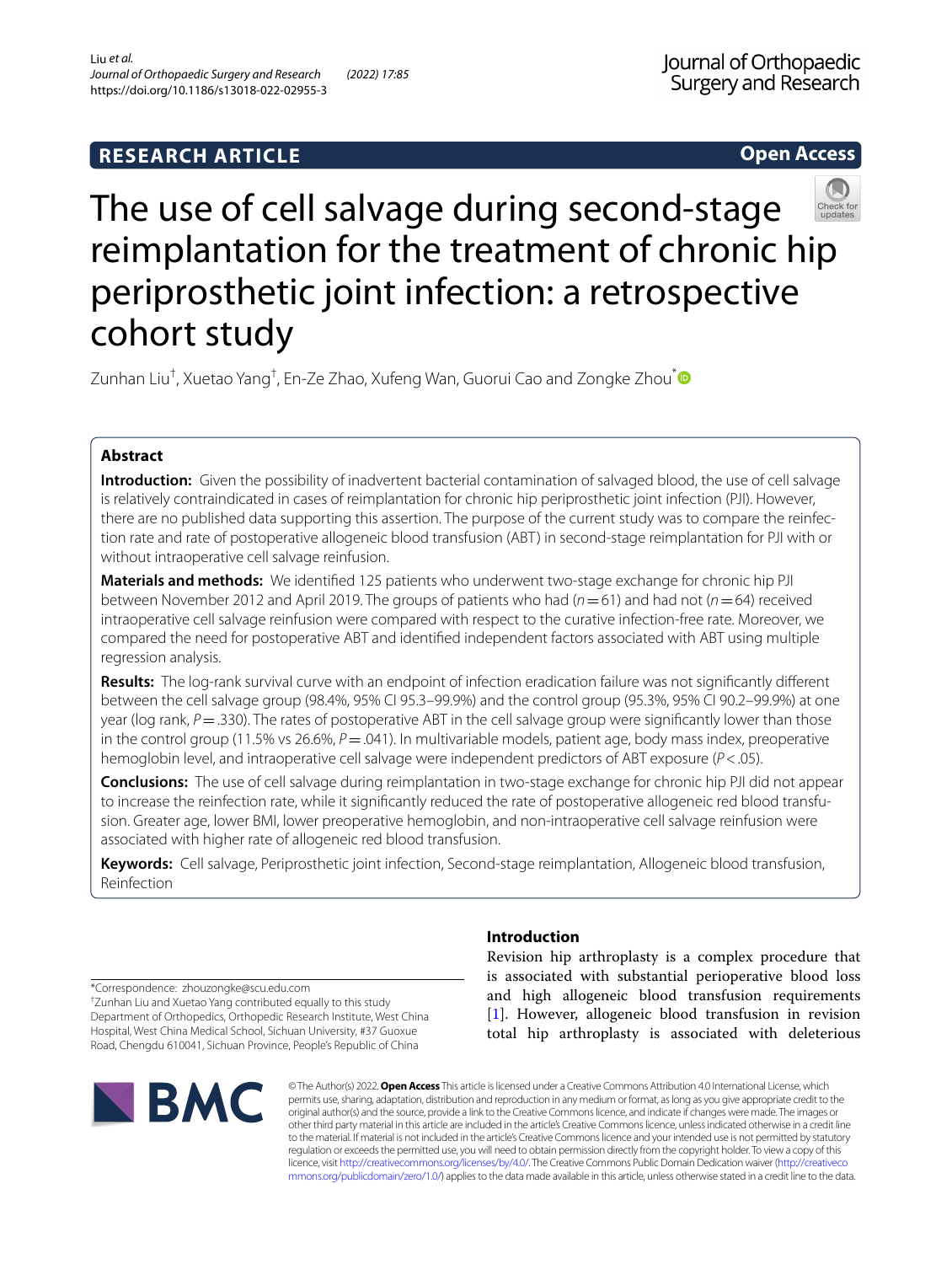efects, including deep venous thrombosis, wound healing problems, and most importantly, an increased risk of periprosthetic joint infection (PJI) [[2](#page-8-1)]. Numerous approaches are used to avoid allogeneic transfusions, including optimization of preoperative anemia, antifbrinolytic therapy, and the use of cell salvage systems [[3–](#page-8-2) 5. Soll salvage offers an effective approach to reduce the need for allogeneic blood transfusion in primary total hip arthroplasty (THA) and aseptic revision [\[6\]](#page-8-4). However, the evidence for its use in patients undergoing two-stage PJI treatment remains unknown.

Historically, two-stage exchange arthroplasty using an antibiotic-loaded cement spacer is recognized as the "gold standard" for treating chronic PJI [\[7](#page-8-5)]. However, positive intraoperative cultures at second-stage reimplantation are reported to be found in up to 44% of patients [\[8](#page-8-6)], and the cumulative incidence of reinfection after twostage exchange was 4% at 1 year and 14% at 5 years [\[9](#page-8-7)]. Given the possibility of persistent or undetectable infection and potential risk of bacterial dissemination, the use of cell salvage is relatively contraindicated in cases of hip revisions for PJI [\[10\]](#page-8-8). While several non-orthopedic studies specifcally evaluated whether it is safe to reinfuse washed blood products in the setting of infection  $[11–13]$  $[11–13]$  $[11–13]$  $[11–13]$ , their results demonstrated little, if any, evidence of bacterial dissemination from cell salvage devices [\[11](#page-8-9), [12,](#page-8-11) [14,](#page-8-12) [15](#page-8-13)]. Otherwise, other orthopedic surgeons did not consider infection to be a contraindication to the use of cell salvage in the setting of revision hip surgery, which has sometimes been implemented in second-stage reimplantation for PJI  $[10, 16]$  $[10, 16]$  $[10, 16]$  $[10, 16]$ . To date, no published data have been found in favor of or against the use of cell salvage in the setting of reimplantation for PJI. Compared with non-orthopedic surgeries, joint arthroplasty or revision is more demanding in terms of ensuring asepsis. Thus, the risks and benefits of using cell salvage during reimplantation must be weighed.

The objectives of the study were (1) to evaluate whether the use of cell salvage during reimplantation in two-stage exchange for PJI increases the reinfection rate, (2) to determine if the use of cell salvage during reimplantation decreases the need for postoperative allogeneic blood transfusion, and (3) to identify the potential factors associated with postoperative allogeneic blood transfusion. Our hypothesis was that the use of cell salvage during reimplantation for the treatment of chronic hip PJI would not increase the reinfection rate and may reduce the need for postoperative allogeneic blood transfusion.

## **Materials and methods**

#### **Study design and patients**

Prior to conduction of the study, institutional Clinical Trials and Biomedical Ethics Committee approval was obtained. All patients knew the use of cell salvage was relatively contraindicated in cases of hip revisions for PJI and gave their written informed consent before reimplantation. We performed a single-center, retrospective, cohort study that enrolled consecutive patients who were treated for chronic hip PJI in a two-stage revision from November 1, 2012 to April 30, 2019, in which availability of second-stage culture results was mandatory. PJI was diagnosed according to the criteria published by the Musculoskeletal Infection Society and modifed by the International Consensus Group as of 2014 [\[17](#page-8-15)], and chronic PJI was defned as any PJI present for more than 4 weeks from the index surgery [\[18](#page-8-16)]. Exclusion criteria comprised patients who (1) received intraoperative allogeneic blood transfusion or allograft bone transplantation during the second-stage reimplantation because these may increase the risk of reinfection and confound the analysis of reinfection sources; (2) had a known allergy to tranexamic acid (TXA), a history of arterial or venous thromboembolic event (e.g., stroke, pulmonary embolism, deep venous thromboembolism), coronary artery disease (placement of an arterial stent or myocardial infarction within the past six months), renal failure (serum creatinine >200 mmol/l, creatinine clearance <50 ml/min, dialysis), disseminated intravascular coagulation, hepatic failure, severe pulmonary disease; (3) had undergone preoperative anticoagulation therapy (excluding aspirin) or refusal of allogeneic blood transfusion; (4) treated with TXA in a way that deviated from the following standard practices in our institution from November 2012: TXA was routinely administrated a bolus (15 mg/ kg) 5 min before incision, and administrated again if the duration of reimplantation exceeded 2 h. This study was conducted and reported in line with STROCSS 2019 criteria [[19\]](#page-8-17).

## **Two‑stage revision procedure**

All revision procedures were performed using a classical posterolateral approach by 4 senior surgeons who specialized in total joint arthroplasty. During the frststage revision procedure, thorough debridement was completed to excise sinus tracts, all infected tissues, and devitalized bone after removal of all foreign materials. Then, the wounds were repeatedly cleansed in 3% hydrogen peroxide for 4–5 min, irrigated with 0.9% saline, and fnally cleansed in 2.5% povidone iodine for 4–5 min. This is the standard procedure in cases of PJI in our institution. Broad-spectrum antibiotics were administrated intravenously after the surgical felds were thoroughly irrigated with saline using a low-pressure system. Five to eight solid samples, both bone and soft-tissue, and a sample of synovial fuid were routinely obtained in the procedure and sent for microbiological culture and histological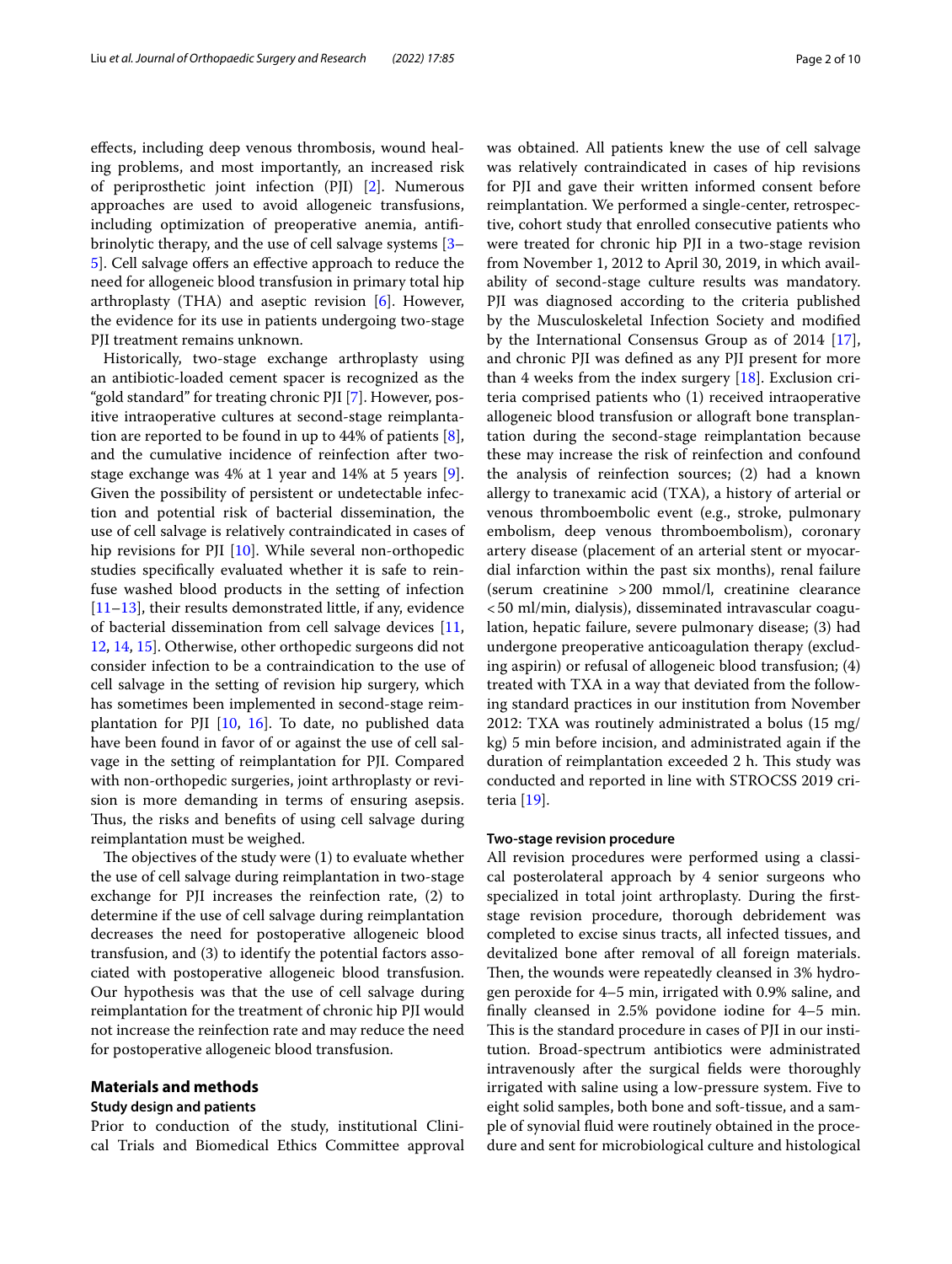examination. All hips underwent implantation of an antibiotic-impregnated, handmade polymethylmethacrylate bone cement spacer containing 2 g of vancomycin and 1 g gentamicin per pack of Palacos cement (Biomet, Warsaw, IN).

Postoperative antibiotic administration protocol was under the guidance of infectious diseases specialists according to the antimicrobial susceptibility test. In all cases of PJI, medical therapy was initiated using broad-spectrum antibiotics (typically vancomycin and cefuroxime). If the tissue sample cultures were positive, organism-specifc antibiotics were administered; otherwise, the empirical antibiotics strategy was vancomycin and cefuroxime. Patients received intravenous antibiotics for 6 weeks and oral antibiotics for 6 weeks following the frst-stage revision. Second-stage reimplantation was considered when the general status of the patient was suitable and there were no signs of infection, which was confrmed by the downtrend of C-reactive protein and erythrocyte sedimentation rate to normal or near normal levels.

The second-stage reimplantation was performed under targeted prophylactic-guided antibiotics. Synovial fuid was routinely taken for bacterial culture before antibiotic administration. Frozen sections were also routinely performed to exclude residual infection. Frozen sections with greater than 10 white blood cells per high-power feld were considered to have persistent infection; 5 to 9 white blood cells per high-power feld were considered to have suspicious infection; and less than 5 white blood cells per high-power feld were considered to eradicate infection [[20](#page-8-18)]. After removal of the bone cement spacer, the joint cavity was cleansed in hydrogen peroxide and povidone iodine and irrigated with saline which was consistent with the procedure of the frst-stage revision. All patients had cementless, porous-coated, diaphyseal engaging non-modular femoral stems.

According to the policy of our institution, we employed intraoperative cell salvage collection (3000P, Jingjing Medical Equipment, Beijing, China) for all second-stage revision hip procedures. Any fuid visibly contaminated by infection, metallic debris, and cement was not collected. All blood from operative felds and gauze was centrifuged with a leucocyte depletion filter  $(40 \mu m,$ Nanjing Shuangwei, Nanjing, China) and washed with 1000 mL of 0.9% sodium chloride, and then transferred to a sterile collecting bag. The volume of salvaged blood was standardized to hematocrit 55%. As per the result of hemoglobin and hematocrit measured intraoperatively using blood gas analysis, salvaged blood was processed to transfuse once the estimated blood loss exceeded 500 ml. The patients who did not have intraoperative cell salvage transfusion were included in the control group as their estimated blood loss was less than 500 ml.

Strict transfusion criterions were implemented in keeping with the clinical practice guidelines recommended from the American Association of Blood Bank [[21\]](#page-8-19), postoperative allogenic blood transfusion was only allowed for patients with a hemoglobin level  $\langle 70 \text{ g}/1 \text{ or with a} \rangle$ hemoglobin level between 80 and 100 g/l in the setting of pre-existing cardiovascular disease, active bleeding, arterial thromboembolic event or sepsis, persistent symptoms despite adequate volume resuscitation. Plasma was transfused if more than four blood units were transfused or if coagulation parameters were out of acceptable ranges. When allogeneic blood transfusion was indicated, 1 unit of packed red blood cells was transfused to increase Hb levels to 8.0 g/dl.

Systemic intravenous antibiotics against the microorganism isolated at the frst-stage revision were maintained until microbiological results were available. In general, if synovial cultures were positive, organism-specifc antibiotics were administered for 4 weeks and then orally for 4 weeks. If no microorganisms were identifed, intravenous antibiotic strategy was the same as that for the frst-stage revision for one week and then orally for an additional 2 weeks. If a new microorganism was identifed in more than 2 samples, organism-specifc systemic antibiotics were administrated for 8 weeks.

## **Assessments**

We obtained demographic data as well as comorbidities, antibiotic administration, and culture results at the time point of reimplantation from all patients. McPherson's host classifcation [[22\]](#page-8-20), patient-related risk factors (diabetes mellitus, infammatory arthritis, chronic hepatitis, chronic anemia, tobacco use, alcoholism, resistant organism), component exchange, and positive culture are associated with an increase in reinfection rate. Hence, we obtained and compared these results between the 2 groups (Tables [1,](#page-3-0) [2](#page-5-0)).

Clinical follow-up was conducted routinely at 3 weeks, 3 months, and 6 months after two-stage revision and annually thereafter until the final follow-up. The definition of a successful treated infection was based on the modifed Delphi-based international multidisciplinary criteria  $[17]$ :  $(1)$  a healed wound, without a fistula, drainage, or pain and without recurrence caused by the same organism, (2) no subsequent surgical intervention for persistent or peri-operative infection, (3) no occurrence of PJI-related mortality; (4) no requirement for long-term (>6 months) suppressive antibiotic treatment. If one of these criteria was not met, infection eradication failure was considered as established.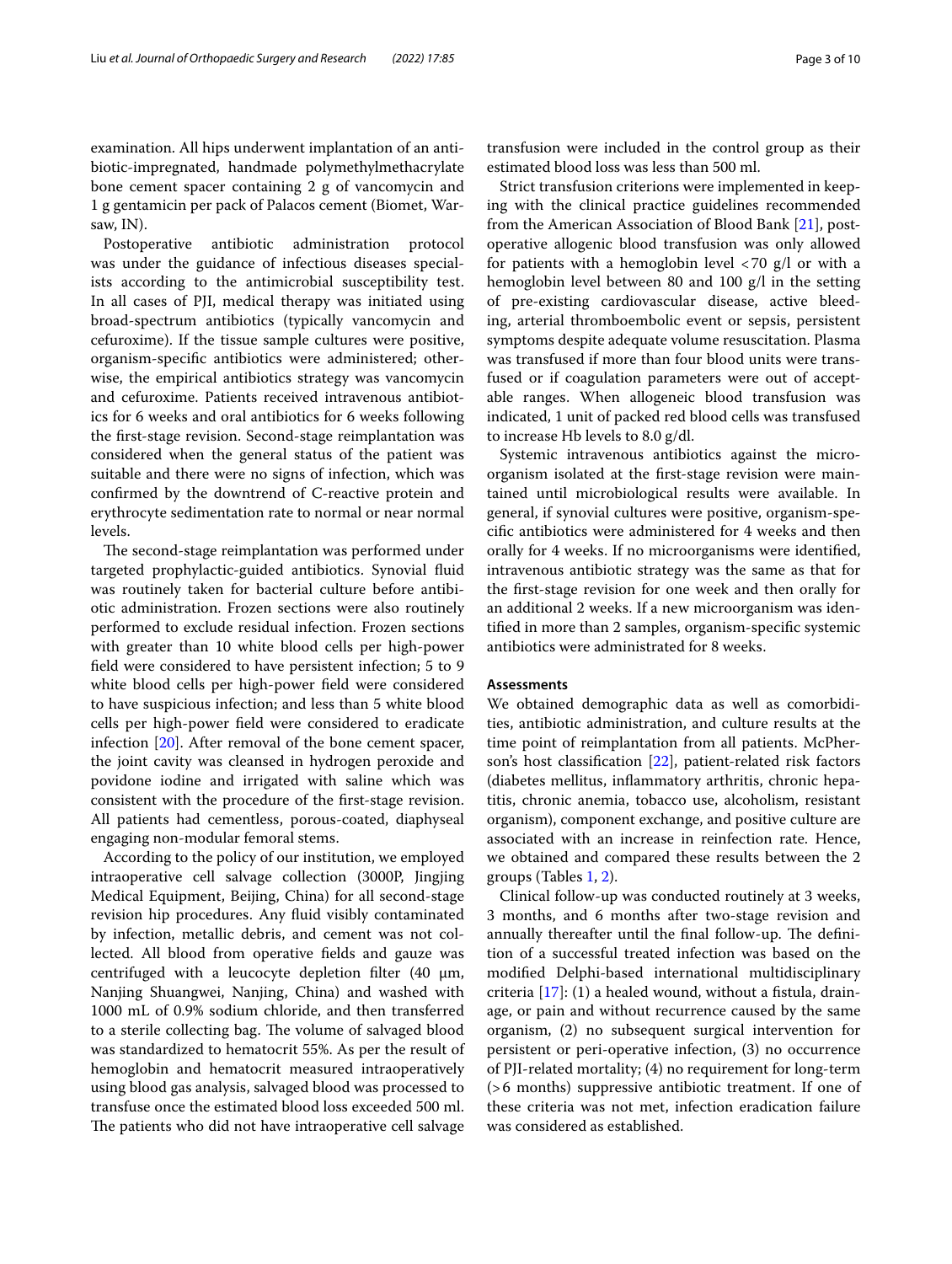| $0.568^{b}$<br>$0.342^{b}$<br>$0.744^{b}$<br>$0.718^{b}$<br>$0.622^{b}$<br>$0.711^{b}$<br>$0.695^{b}$<br>0.865 <sup>b</sup><br>$0.221^{b}$<br>$0.947^{a}$<br>$0.196^{b}$<br>1.000 <sup>b</sup><br>0.380 <sup>b</sup><br>$0.630^{a}$<br>$0.592^{a}$<br>$0.527^{a}$<br>0.605 <sup>b</sup><br>0.330 <sup>c</sup><br>56.0 (45.3-69.0)<br>24.1 (22.0-27.5)<br>75.0 (46.3-84.8)<br>$7.0 (5.0 - 11.8)$<br>48 (75.0)<br>30 (46.9)<br>12(18.8)<br>45 (70.3)<br>22 (34.4)<br>28(43.8)<br>25 (39.1)<br>27(42.2)<br>27 (42.2)<br>10(15.6)<br>60 (93.8)<br>19 (29.7)<br>10(15.6)<br>19(29.7)<br>$(n = 64)$<br>11(9.4)<br>6(9.4)<br>6(9.4)<br>$5(7.8)$<br>2(3.1)<br>2(3.1)<br>3(4.7)<br>24.7 (21.9-26.5)<br>70.0 (54.5-94.0)<br>59.0 (49.5-70.0)<br>$6.0(4.5-11.0)$<br>22 (36.1)<br>57 (93.4)<br>$(n=61)$<br>32 (52.5)<br>39 (63.9)<br>16(26.2)<br>27(44.3)<br>18(29.5)<br>16(26.2)<br>24 (39.3)<br>25(41.0)<br>12(19.7)<br>19(31.1)<br>21 (34.4)<br>8(13.1)<br>7(11.5)<br>4(6.6)<br>4(6.6)<br>3(4.9)<br>6(9.8)<br>$0(0.0)$<br>$1(1.6)$<br>Time of antibiotic administration (week)<br>Failure after reimplantation, n (%)<br>Charlson comorbidity index,<br>Age at reimplantation (year)<br>McPherson host type, n (%)<br>Spacer stage duration (mo)<br>Components revised, n (%)<br>Acetabular component<br>Inflammatory arthritis<br>Femoral component<br>ASA classification, n (%)<br>Dual components<br>Positive culture, n (%)<br>Resistant strain, n (%)<br>Diabetes mellitus<br>Comorbidities, n (%)<br>Chronic hepatitis<br>Chronic anemia<br>Gender, male n (%)<br>Tobacco use, n (%)<br>Alcoholism, n (%)<br>Follow-up (mo)<br>BMR (kg/m <sup>2</sup> )<br>$1 - 2$<br>$3 - 5$<br>$\mathop{\wedge}\limits^{\circ}$<br>$\overline{\overline{\perp}}$<br>n (%)<br>$\equiv$<br>$\leq$ $\infty$ | Variables | Cell salvage reinfused group | Control group | P-Value |
|-----------------------------------------------------------------------------------------------------------------------------------------------------------------------------------------------------------------------------------------------------------------------------------------------------------------------------------------------------------------------------------------------------------------------------------------------------------------------------------------------------------------------------------------------------------------------------------------------------------------------------------------------------------------------------------------------------------------------------------------------------------------------------------------------------------------------------------------------------------------------------------------------------------------------------------------------------------------------------------------------------------------------------------------------------------------------------------------------------------------------------------------------------------------------------------------------------------------------------------------------------------------------------------------------------------------------------------------------------------------------------------------------------------------------------------------------------------------------------------------------------------------------------------------------------------------------------------------------------------------------------------------------------------------------------------------------------------------------------------------------------------------------------------------|-----------|------------------------------|---------------|---------|
|                                                                                                                                                                                                                                                                                                                                                                                                                                                                                                                                                                                                                                                                                                                                                                                                                                                                                                                                                                                                                                                                                                                                                                                                                                                                                                                                                                                                                                                                                                                                                                                                                                                                                                                                                                                         |           |                              |               |         |
|                                                                                                                                                                                                                                                                                                                                                                                                                                                                                                                                                                                                                                                                                                                                                                                                                                                                                                                                                                                                                                                                                                                                                                                                                                                                                                                                                                                                                                                                                                                                                                                                                                                                                                                                                                                         |           |                              |               |         |
|                                                                                                                                                                                                                                                                                                                                                                                                                                                                                                                                                                                                                                                                                                                                                                                                                                                                                                                                                                                                                                                                                                                                                                                                                                                                                                                                                                                                                                                                                                                                                                                                                                                                                                                                                                                         |           |                              |               |         |
|                                                                                                                                                                                                                                                                                                                                                                                                                                                                                                                                                                                                                                                                                                                                                                                                                                                                                                                                                                                                                                                                                                                                                                                                                                                                                                                                                                                                                                                                                                                                                                                                                                                                                                                                                                                         |           |                              |               |         |
|                                                                                                                                                                                                                                                                                                                                                                                                                                                                                                                                                                                                                                                                                                                                                                                                                                                                                                                                                                                                                                                                                                                                                                                                                                                                                                                                                                                                                                                                                                                                                                                                                                                                                                                                                                                         |           |                              |               |         |
|                                                                                                                                                                                                                                                                                                                                                                                                                                                                                                                                                                                                                                                                                                                                                                                                                                                                                                                                                                                                                                                                                                                                                                                                                                                                                                                                                                                                                                                                                                                                                                                                                                                                                                                                                                                         |           |                              |               |         |
|                                                                                                                                                                                                                                                                                                                                                                                                                                                                                                                                                                                                                                                                                                                                                                                                                                                                                                                                                                                                                                                                                                                                                                                                                                                                                                                                                                                                                                                                                                                                                                                                                                                                                                                                                                                         |           |                              |               |         |
|                                                                                                                                                                                                                                                                                                                                                                                                                                                                                                                                                                                                                                                                                                                                                                                                                                                                                                                                                                                                                                                                                                                                                                                                                                                                                                                                                                                                                                                                                                                                                                                                                                                                                                                                                                                         |           |                              |               |         |
|                                                                                                                                                                                                                                                                                                                                                                                                                                                                                                                                                                                                                                                                                                                                                                                                                                                                                                                                                                                                                                                                                                                                                                                                                                                                                                                                                                                                                                                                                                                                                                                                                                                                                                                                                                                         |           |                              |               |         |
|                                                                                                                                                                                                                                                                                                                                                                                                                                                                                                                                                                                                                                                                                                                                                                                                                                                                                                                                                                                                                                                                                                                                                                                                                                                                                                                                                                                                                                                                                                                                                                                                                                                                                                                                                                                         |           |                              |               |         |
|                                                                                                                                                                                                                                                                                                                                                                                                                                                                                                                                                                                                                                                                                                                                                                                                                                                                                                                                                                                                                                                                                                                                                                                                                                                                                                                                                                                                                                                                                                                                                                                                                                                                                                                                                                                         |           |                              |               |         |
|                                                                                                                                                                                                                                                                                                                                                                                                                                                                                                                                                                                                                                                                                                                                                                                                                                                                                                                                                                                                                                                                                                                                                                                                                                                                                                                                                                                                                                                                                                                                                                                                                                                                                                                                                                                         |           |                              |               |         |
|                                                                                                                                                                                                                                                                                                                                                                                                                                                                                                                                                                                                                                                                                                                                                                                                                                                                                                                                                                                                                                                                                                                                                                                                                                                                                                                                                                                                                                                                                                                                                                                                                                                                                                                                                                                         |           |                              |               |         |
|                                                                                                                                                                                                                                                                                                                                                                                                                                                                                                                                                                                                                                                                                                                                                                                                                                                                                                                                                                                                                                                                                                                                                                                                                                                                                                                                                                                                                                                                                                                                                                                                                                                                                                                                                                                         |           |                              |               |         |
|                                                                                                                                                                                                                                                                                                                                                                                                                                                                                                                                                                                                                                                                                                                                                                                                                                                                                                                                                                                                                                                                                                                                                                                                                                                                                                                                                                                                                                                                                                                                                                                                                                                                                                                                                                                         |           |                              |               |         |
|                                                                                                                                                                                                                                                                                                                                                                                                                                                                                                                                                                                                                                                                                                                                                                                                                                                                                                                                                                                                                                                                                                                                                                                                                                                                                                                                                                                                                                                                                                                                                                                                                                                                                                                                                                                         |           |                              |               |         |
|                                                                                                                                                                                                                                                                                                                                                                                                                                                                                                                                                                                                                                                                                                                                                                                                                                                                                                                                                                                                                                                                                                                                                                                                                                                                                                                                                                                                                                                                                                                                                                                                                                                                                                                                                                                         |           |                              |               |         |
|                                                                                                                                                                                                                                                                                                                                                                                                                                                                                                                                                                                                                                                                                                                                                                                                                                                                                                                                                                                                                                                                                                                                                                                                                                                                                                                                                                                                                                                                                                                                                                                                                                                                                                                                                                                         |           |                              |               |         |
|                                                                                                                                                                                                                                                                                                                                                                                                                                                                                                                                                                                                                                                                                                                                                                                                                                                                                                                                                                                                                                                                                                                                                                                                                                                                                                                                                                                                                                                                                                                                                                                                                                                                                                                                                                                         |           |                              |               |         |
|                                                                                                                                                                                                                                                                                                                                                                                                                                                                                                                                                                                                                                                                                                                                                                                                                                                                                                                                                                                                                                                                                                                                                                                                                                                                                                                                                                                                                                                                                                                                                                                                                                                                                                                                                                                         |           |                              |               |         |
|                                                                                                                                                                                                                                                                                                                                                                                                                                                                                                                                                                                                                                                                                                                                                                                                                                                                                                                                                                                                                                                                                                                                                                                                                                                                                                                                                                                                                                                                                                                                                                                                                                                                                                                                                                                         |           |                              |               |         |
|                                                                                                                                                                                                                                                                                                                                                                                                                                                                                                                                                                                                                                                                                                                                                                                                                                                                                                                                                                                                                                                                                                                                                                                                                                                                                                                                                                                                                                                                                                                                                                                                                                                                                                                                                                                         |           |                              |               |         |
|                                                                                                                                                                                                                                                                                                                                                                                                                                                                                                                                                                                                                                                                                                                                                                                                                                                                                                                                                                                                                                                                                                                                                                                                                                                                                                                                                                                                                                                                                                                                                                                                                                                                                                                                                                                         |           |                              |               |         |
|                                                                                                                                                                                                                                                                                                                                                                                                                                                                                                                                                                                                                                                                                                                                                                                                                                                                                                                                                                                                                                                                                                                                                                                                                                                                                                                                                                                                                                                                                                                                                                                                                                                                                                                                                                                         |           |                              |               |         |
|                                                                                                                                                                                                                                                                                                                                                                                                                                                                                                                                                                                                                                                                                                                                                                                                                                                                                                                                                                                                                                                                                                                                                                                                                                                                                                                                                                                                                                                                                                                                                                                                                                                                                                                                                                                         |           |                              |               |         |
|                                                                                                                                                                                                                                                                                                                                                                                                                                                                                                                                                                                                                                                                                                                                                                                                                                                                                                                                                                                                                                                                                                                                                                                                                                                                                                                                                                                                                                                                                                                                                                                                                                                                                                                                                                                         |           |                              |               |         |
|                                                                                                                                                                                                                                                                                                                                                                                                                                                                                                                                                                                                                                                                                                                                                                                                                                                                                                                                                                                                                                                                                                                                                                                                                                                                                                                                                                                                                                                                                                                                                                                                                                                                                                                                                                                         |           |                              |               |         |
|                                                                                                                                                                                                                                                                                                                                                                                                                                                                                                                                                                                                                                                                                                                                                                                                                                                                                                                                                                                                                                                                                                                                                                                                                                                                                                                                                                                                                                                                                                                                                                                                                                                                                                                                                                                         |           |                              |               |         |
|                                                                                                                                                                                                                                                                                                                                                                                                                                                                                                                                                                                                                                                                                                                                                                                                                                                                                                                                                                                                                                                                                                                                                                                                                                                                                                                                                                                                                                                                                                                                                                                                                                                                                                                                                                                         |           |                              |               |         |
|                                                                                                                                                                                                                                                                                                                                                                                                                                                                                                                                                                                                                                                                                                                                                                                                                                                                                                                                                                                                                                                                                                                                                                                                                                                                                                                                                                                                                                                                                                                                                                                                                                                                                                                                                                                         |           |                              |               |         |
|                                                                                                                                                                                                                                                                                                                                                                                                                                                                                                                                                                                                                                                                                                                                                                                                                                                                                                                                                                                                                                                                                                                                                                                                                                                                                                                                                                                                                                                                                                                                                                                                                                                                                                                                                                                         |           |                              |               |         |
|                                                                                                                                                                                                                                                                                                                                                                                                                                                                                                                                                                                                                                                                                                                                                                                                                                                                                                                                                                                                                                                                                                                                                                                                                                                                                                                                                                                                                                                                                                                                                                                                                                                                                                                                                                                         |           |                              |               |         |

<span id="page-3-0"></span>

a The Mann–Whitney *U* test b The Fisher exact test

c

The log-rank test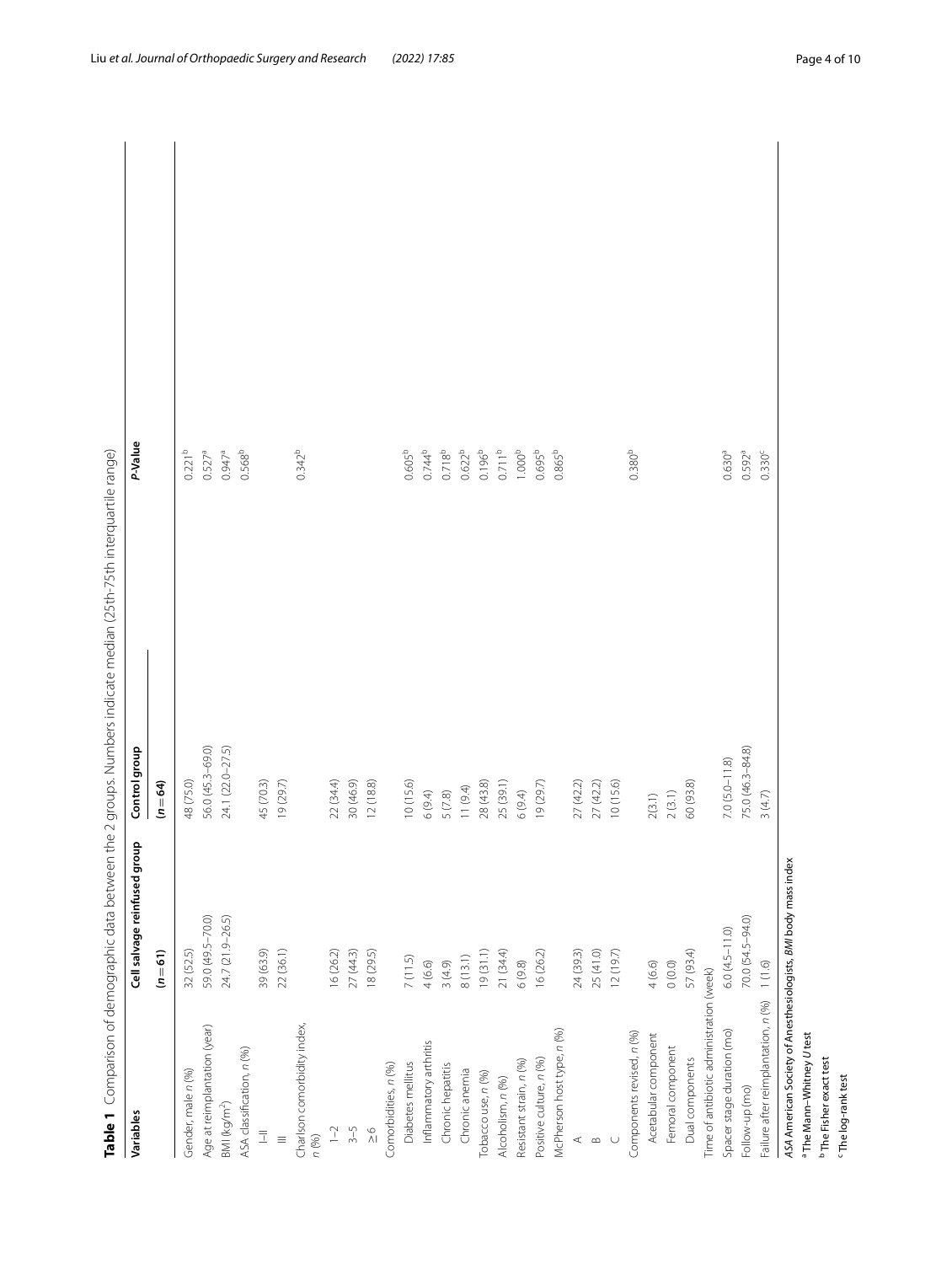Furthermore, we analyzed whether the use of cell salvage during reimplantation led to a decreased rate or volume in postoperative allogeneic blood transfusion and identifed the risk factors for allogeneic blood transfusion. We recorded preoperative and postoperative hemoglobin levels, preoperative and postoperative hematocrit levels, postoperative allogeneic blood transfusion (rates and units) within 7 days of reimplantation, and the amount of blood from cell salvage reinfused during reimplantation. The calculated blood  $loss$ =the patient's blood volume (PBV)  $*$  (Hct<sub>pre</sub>—Hct<sub>post</sub>)/Hct<sub>ave</sub> (Hct<sub>pre</sub> refers to the preoperative hematocrit level. Hct<sub>post</sub> refers to the minimum hematocrit level before transfusion. Hct<sub>ave</sub> refers to the average of Hct<sub>pre</sub> and Hct<sub>post</sub>) [[23](#page-8-21)]. PBV =  $k1$  \* height (m<sup>3</sup> )+*k*2 \* weight (kg)+*k*3 (*k*1=0.3669, *k*2=0.03219, and *k*3=0.6041 for men; and *k*1=0.3561, *k*2=0.03308, and  $k3$  = 0.1833 for women) [[19,](#page-8-17) [24](#page-8-22)]. All hemoglobin and hematocrit levels were measured routinely up to day 5 after the procedure.

## **Statistical analysis**

All statistical analyses were carried out using SPSS version 26 (IBM Corporation, Armonk, NY, USA). The normality of the distributions was tested for all scale variables by Kolmogorov–Smirnov's test. Diferences between groups were analyzed using Fisher's exact test for categorical variables while continuous variables were compared by Mann–Whitney *U* test. Categorial variables are presented using counts and percentages, while continuous variables are summarized using the median with 25th and 75th percentiles. The primary analysis was to evaluate the infuence of cell salvage during reimplantation by comparing the rate of infection eradication failure by Kaplan–Meier curve and log-rank test. Next, a multiple logistic regression was performed to identify independent variables associated with the need for allogeneic red blood transfusion. Covariates with a *P* value <0.05 by univariate analysis were integrated stepwise into the multivariate regression model. For all comparisons, the level of statistical signifcance was set at *P*<0.05. A post hoc power analysis (PASS, version 19.0) considered an alpha error probability of 0.05, a study power of 80%, a proportion of 30% of patients who did not receive intraoperative cell salvage reinfusion, and a relative risk of 2.5. The required sample size was 57 patients per group.

## **Results**

## **Patients' demographics**

We initially identifed a total of 141 patients with a minimum 2-year follow-up after reimplantation. Of these, patients who received intraoperative allogeneic blood transfusion  $(n=4)$ , those who received allograft bone transplantation  $(n=3)$ , those who had a history of deep venous thromboembolic event  $(n=1)$ , and those who did not follow the standard TXA practices for PJI in our institution  $(n=7)$  were excluded. The final cohort consisted of 125 patients and was divided into 2 groups: patients who received intraoperative cell salvage reinfusion  $(n=61)$  and those who did not receive intraoperative cell salvage reinfusion  $(n=64)$ , as the control group. Table [1](#page-3-0) shows and compares baseline and perioperative characteristics between the cell salvage reinfused group and the control group; there was no signifcant diference observed between the 2 groups. The median follow-up time was 73.0 (53.0–89.0) months for all patients, 70.0 (54.5–94.0) months for the cell salvage group and 75.0  $(46.3-84.8)$  months for the control group  $(P=0.592)$ . A total of 36 patients (28.8%) had  $\geq$  1 positive culture and 2 patients (1.6%) had  $\geq$  2 positive cultures at second-stage reimplantation (Table [2\)](#page-5-0).

## **Infection eradication rate**

There were 4 patients who were considered to have infection eradication failure in this study, one in the cell salvage reinfused group and 3 in the control group. The reinfection of the 4 patients occurred within one year. The microbiological results of the synovial fluid culture of the 4 patients are summarized in Table [3](#page-5-1). The oneyear infection-free rate was 98.4% (95% confdence interval 95.3–99.9%) for the cell salvage reinfused group and 95.3% (95% confdence interval 90.2–99.9%) for the control group ( $log$ -rank,  $P=0.330$ ).

## **Postoperative allogeneic blood transfusion**

In total, 24/125 (19.2%) patients received allogeneic blood transfusion up to 7 days after reimplantation: 7/61 (11.5%) in the cell salvage reinfused group, and 17/64 (26.6%) in the control group. In relation to the proportion, the postoperative allogeneic red blood transfusion rate was signifcantly lower in patients who received cell salvage reinfusion than in the control group (11.5% vs 26.6%,  $P = 0.041$ ). However, there was no significant difference observed in the rate of postoperative fresh frozen plasma transfusion between the 2 groups (6.6% vs 7.8%;  $P=1.000$ ). When comparing the volume of postoperative allogeneic red blood and fresh frozen plasma per case, there was also no signifcant diference between the 2 groups (2.0 units vs 1.5 units, *P*=0.630; 300 ml vs 200 ml,  $P=0.896$ ). The majority of allogeneic red blood (14/25, 56.0%) was transfused on day 1. The calculated blood loss was signifcantly lower in patients in whom cell salvage was set up than in controls (846 ml vs 1195 ml,  $P=0.002$ ). The clinical results related to postoperative allogeneic blood transfusion are shown in Table [4](#page-6-0).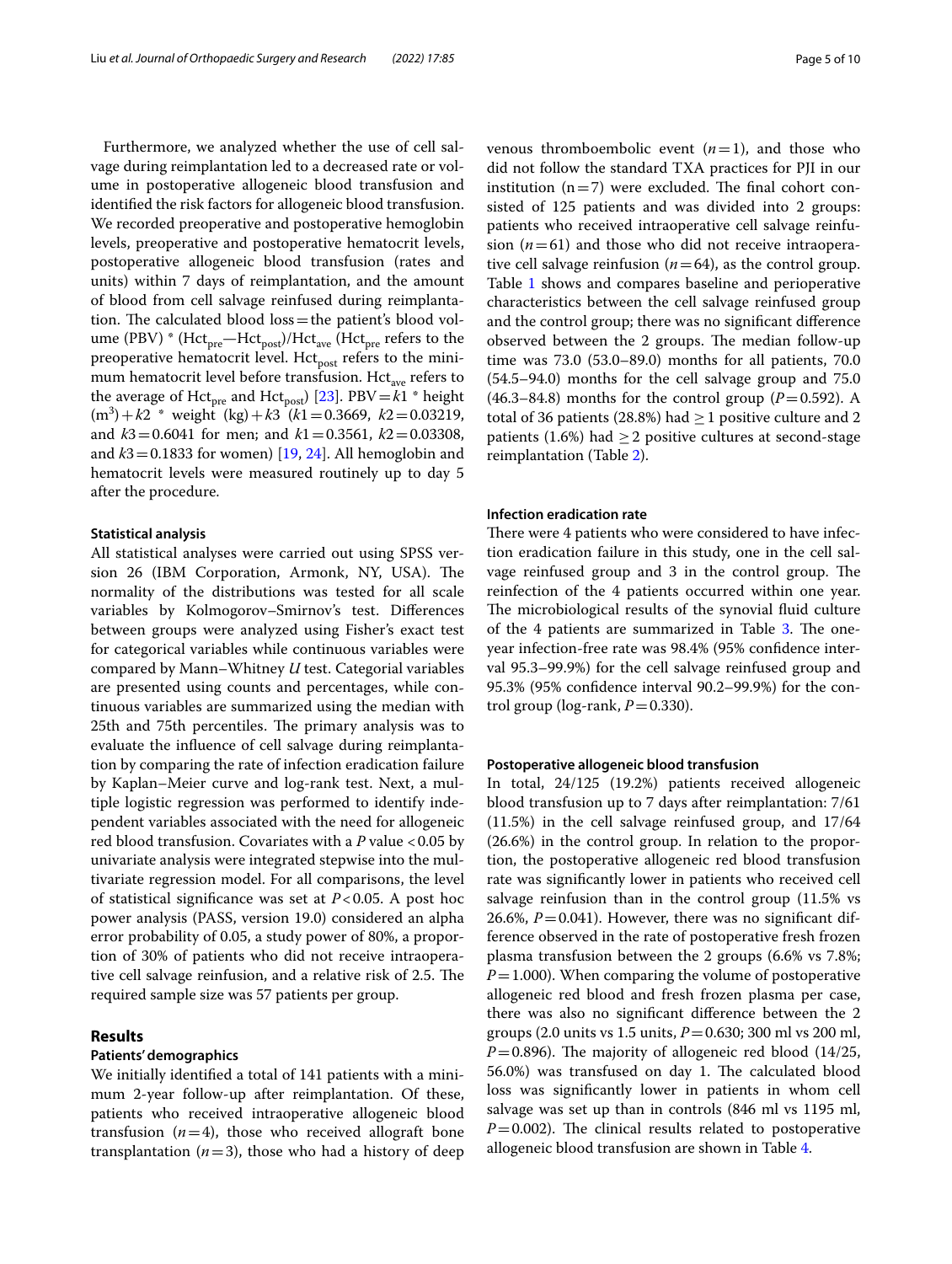| Pathogen, n (%)                     | Cell salvage reinfused group | Control group | <b>Total</b> |
|-------------------------------------|------------------------------|---------------|--------------|
|                                     | $(n=61)$                     | $(n=64)$      | $(n=125)$    |
| Staphylococcus epidermidis          | 5(8.2)                       | 7(10.9)       | 12(9.6)      |
| Staphylococcus aureus               | 2(3.3)                       | 4(6.3)        | 6(4.8)       |
| Staphylococcus haemolyticus         | 2(3.3)                       | 0(0.0)        | 2(1.6)       |
| Staphylococcus capitis              | 1(1.6)                       | 2(3.1)        | 3(2.4)       |
| Staphylococcus warneri              | 1(1.6)                       | 0(0.0)        | 1(0.8)       |
| Staphylococcus cohnii               | 1(1.6)                       | 0(0.0)        | 1(0.8)       |
| Streptococcus agalactiae            | 1(1.6)                       | 0(0.0)        | 1(0.8)       |
| Enterobacter cloacae                | 1(1.6)                       | 1(1.6)        | 2(1.6)       |
| Pseudomonas aeruginosa              | 1(1.6)                       | 2(3.1)        | 3(2.4)       |
| Bacillus cereus                     | 1(1.6)                       | 0(0.0)        | 1(0.8)       |
| Acinetobacter junii                 | 1(1.6)                       | 0(0.0)        | 1(0.8)       |
| Klebsiella oxytoca                  | 1(1.6)                       | 0(0.0)        | 1(0.8)       |
| Polymicrobial ( $\geq$ 2 organisms) | 1(1.6)                       | 1(1.6)        | 2(1.6)       |
| Culture-negative                    | 42 (68.9)                    | 47 (73.4)     | 89 (71.2)    |

<span id="page-5-0"></span>**Table 2** Microbiological analysis of the synovial fuid culture during second-stage reimplantation

# **Factors associated with postoperative allogeneic red blood transfusion**

Univariate logistic regression analysis showed that age, BMI, preoperative hemoglobin, and intraoperative cell salvage reinfusion were associated with the rate of postoperative allogeneic red blood transfusion (*P*=0.031, 0.004, 0.005, and 0.037, respectively). After adjustment for covariates with the use of the multivariate logistic model, greater age (hazard ratio (HR) 3.092,

95% CI 1.048–9.123, *P*=0.041), lower BMI (HR 0.805, 95% CI 0.687–0.944, *P*=0.007), lower preoperative Hb (HR 0.092, 95% CI 0.018-0.477,  $P = 0.004$ ), and nonintraoperative cell salvage reinfusion (HR 0.176, 95% CI 0.051-0.608,  $P = 0.006$ ) were identified as independent factors associated with a higher rate of postoperative allogeneic red blood transfusion. The results of the binary logistic regression analysis are summarized in Table [5](#page-6-1).

<span id="page-5-1"></span>

|  | Table 3 Characteristics of the patients with infection eradication failure after two-stage reimplantation |  |  |
|--|-----------------------------------------------------------------------------------------------------------|--|--|
|  |                                                                                                           |  |  |

| No             | Gender | Age | Cell salvage | Isolated<br>microorganism in<br>first-stage revision | Isolated<br>microorganism<br>in second-stage<br>revision | <b>Evidence of</b><br>failure and<br>microorganism                                                                              |
|----------------|--------|-----|--------------|------------------------------------------------------|----------------------------------------------------------|---------------------------------------------------------------------------------------------------------------------------------|
|                | Male   | 56  | No           | Not found                                            | Staphylococcus<br>epidermidis                            | Repeated debride-<br>ment                                                                                                       |
| $\overline{2}$ | Female | 63  | Yes          | Staphylococcus aureus                                | Staphylococcus<br>aureus                                 | Hip pain and<br>requirement for<br>another course of<br>antibiotic treat-<br>ment                                               |
| 3              | Male   | 58  | <b>No</b>    | Not found                                            | Enterobacter cloacae                                     | Persistent infection<br>and positive culture<br>of Enterobacter<br>cloacae, Candida<br>parapsilosis, and<br>Citrobacter braakii |
| $\overline{4}$ | Female | 56  | <b>No</b>    | Not found                                            | Pseudomonas<br>aeruginosa                                | Repeated<br>debridement and<br>positive culture<br>of Pseudomonas<br>aeruginosa                                                 |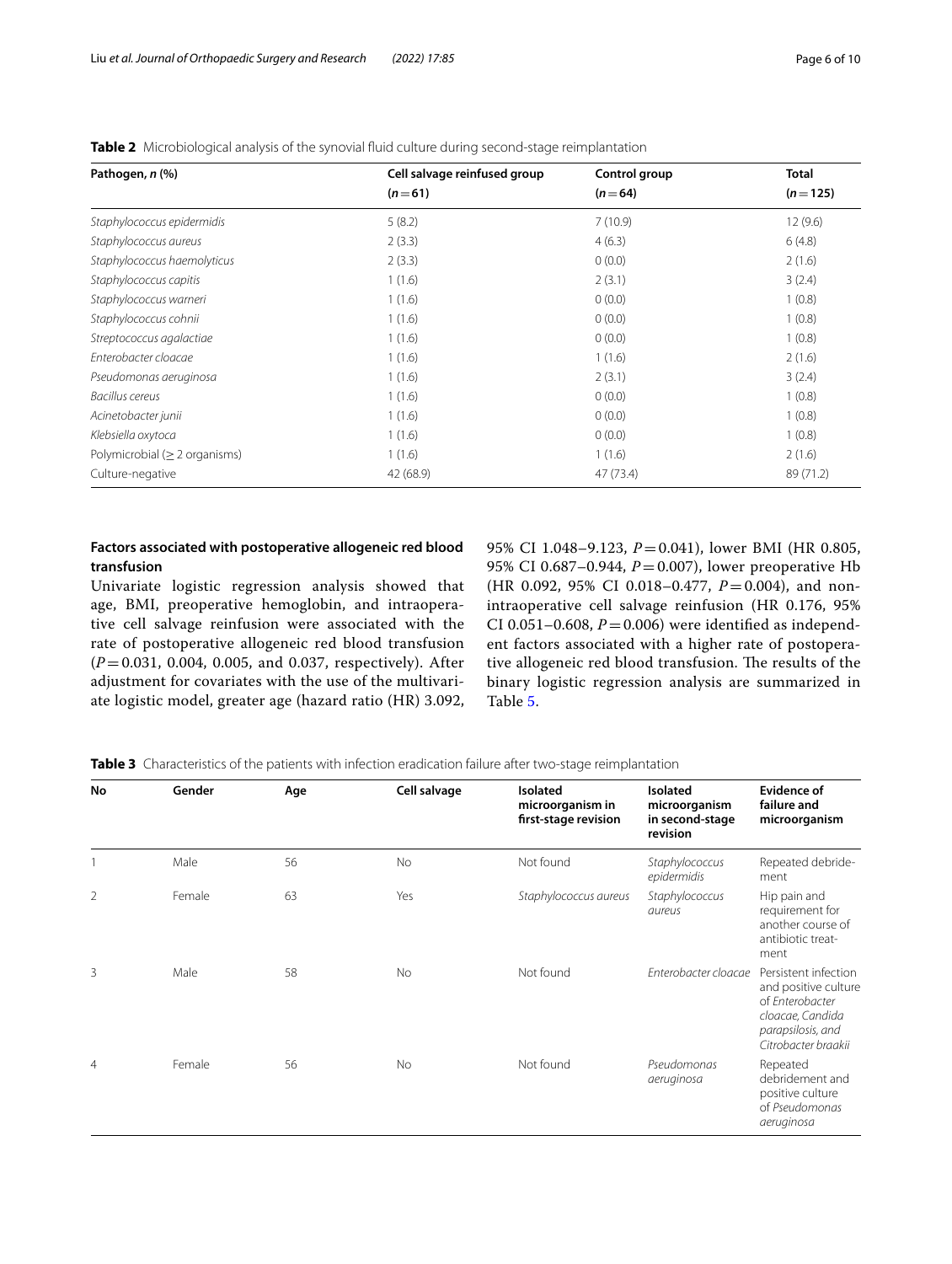| <b>Viable</b>                        | Cell salvage<br>reinfused<br>group | Control group P-value |                     |
|--------------------------------------|------------------------------------|-----------------------|---------------------|
|                                      | $(n=61)$                           | $(n=64)$              |                     |
| Hemoglobin (g/l)                     |                                    |                       |                     |
| Preoperative                         | 137 (130–142)                      | $136(131 - 143)$      | $.694$ <sup>a</sup> |
| Day 1                                | 108 (99-117)                       | 105 (94-112)          | .112 <sup>a</sup>   |
| Hematocrit (%)                       |                                    |                       |                     |
| Preoperative                         | 41 (40-42)                         | 41 (39-43)            | .919a               |
| Day 1                                | $32(27-35)$                        | $32(28-35)$           | .804 <sup>a</sup>   |
| Estimated blood loss (ml)            | 846 (623-1230)                     | 1195 (861 to<br>1474) | .002a               |
| Reinfused blood (ml)                 | 300 (200-750)                      |                       |                     |
| Allogeneic RBC transfused<br>(units) | $2.0(1.5-2.0)$                     | $1.5(1.5-2.0)$        | .630 <sup>a</sup>   |
| Allogeneic RBC transfused,<br>n (%)  | 7(11.5%)                           | 17 (26.6%)            | $.041^{b}$          |
| Plasma transfused (ml)               | 300 (163-1712)                     | 200 (200-400)         | .896 <sup>a</sup>   |
| Plasma transfused, n (%)             | $4(6.6\%)$                         | 5(7.8%)               | 1.000 <sup>b</sup>  |
| Duration of operation<br>(min)       | 159 (143–180)                      | 156 (130-175)         | .128a               |
| Length of hospitalization<br>(days)  | $11(9-14)$                         | $12(10-18)$           | .045 <sup>a</sup>   |

<span id="page-6-0"></span>**Table 4** Clinical data for second-stage reimplantation. Numbers indicate median (25th–75th percentile)

a The Mann–Whitney *U* test

<sup>b</sup> The Fisher exact test

## **Discussion**

In our series of chronic hip PJIs managed with a twostage revision protocol, we found an infection eradication failure rate of 3.2%. Receiving cell salvage during

reimplantation did not increase the reinfection rate in our study. The use of cell salvage during reimplantation reduced the need for postoperative allogeneic red blood transfusion, confrming our hypothesis. Greater age, lower BMI, lower preoperative hemoglobin, and nonintraoperative cell salvage reinfusion were identifed as independent factors associated with higher rate of postoperative allogeneic red blood transfusion (Table [5](#page-6-1)).

Reinfection is one of the most common complications after two-stage revision of PJI with severe medical and economic impacts on the afected patients and healthcare budgets [\[25\]](#page-8-23). Prior studies have been published regarding risk factors for reinfection after two-stage revision [\[26](#page-8-24), [27\]](#page-8-25), but no data have addressed cell salvage during reimplantation. Considering that contaminated blood caused by persistent or undetected infection may lead to bacteremia, sepsis, or the possibility of reinfection after revision, the use of cell salvage is relatively contaminated in cases of septic revisions [\[10](#page-8-8)]. However, several nonorthopedic studies have specifcally evaluated whether it is safe to reinfuse these products in infection circumstances; Ozmen et al. [\[28](#page-8-26)] found that patients receiving washed blood collected from the peritoneal cavity during abdominal trauma exploration did not have increased wound infection compared with those who received bank blood, and Bowley et al. [\[29](#page-9-0)] reported that cell salvage during laparotomy for penetrating abdominal trauma did not increase the postoperative reinfection rate. Although several orthopedic surgeons also did not consider PJI as a relative contraindication to cell salvage which has sometimes been implemented in second-stage reimplantation, no evidence has been found in favor of or against the

<span id="page-6-1"></span>**Table 5** Factors associated with postoperative allogeneic blood transfusion rate

| Coefficient                   | Univariate Logistic regression |           |                 | Multivariate logistic regression |           |                 |
|-------------------------------|--------------------------------|-----------|-----------------|----------------------------------|-----------|-----------------|
|                               | <b>HR</b>                      | P value   | 95% CI          | <b>Adjusted HR</b>               | P value   | 95% CI          |
| Age (year)                    |                                |           |                 |                                  |           |                 |
| <60                           | Reference                      | Reference | Reference       | Reference                        | Reference | Reference       |
| $\geq 60$                     | 2.810                          | .031      | 1.101-7.166     | 3.092                            | .041      | 1.048-9.123     |
| BMI ( $kg/m2$ )               | 0.808                          | .004      | 0.698-0.935     | 0.805                            | .007      | $0.687 - 0.944$ |
| Preoperative hemoglobin (g/l) |                                |           |                 |                                  |           |                 |
| < 120                         | Reference                      | Reference | Reference       | Reference                        | Reference | Reference       |
| $\geq$ 120                    | 0.156                          | .005      | $0.043 - 0.567$ | 0.092                            | .004      | $0.018 - 0.477$ |
| Preoperative hematocrit (%)   |                                |           |                 |                                  |           |                 |
| $<$ 45                        | Reference                      | Reference | Reference       | <b>NA</b>                        | <b>NA</b> | <b>NA</b>       |
| $\geq$ 45                     | 0.218                          | .270      | $0.034 - 2.163$ | <b>NA</b>                        | <b>NA</b> | <b>NA</b>       |
| Intraoperative cell salvage   |                                |           |                 |                                  |           |                 |
| No.                           | Reference                      | Reference | Reference       | Reference                        | Reference | Reference       |
| Yes                           | 0.358                          | .037      | $0.137 - 0.939$ | 0.176                            | .006      | $0.051 - 0.608$ |

*HR* hazard ratio, *NA* not applicable

*P*<.05, statistically signifcant diference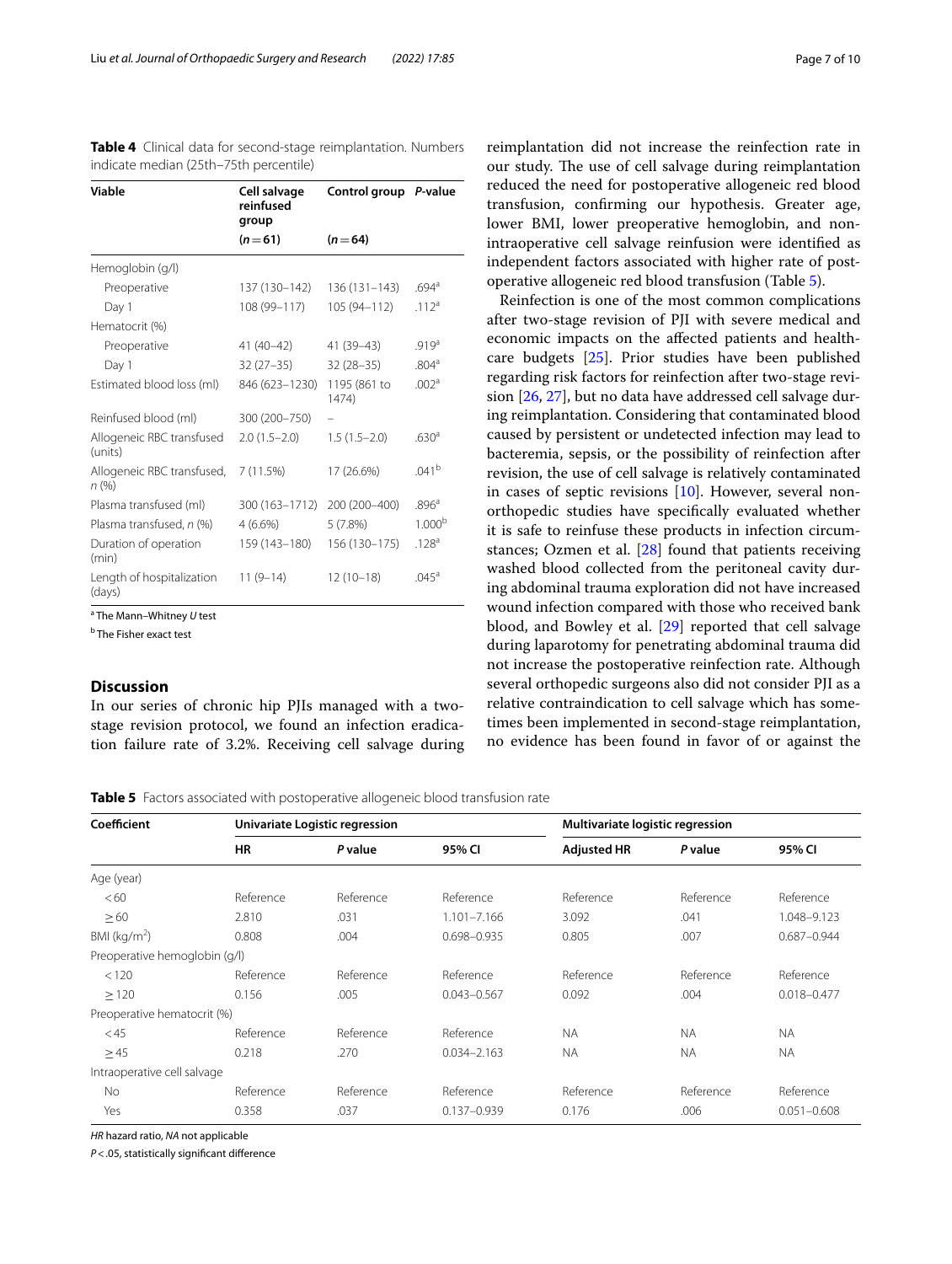use of cell salvage during reimplantation. In the present study, we found similar results to previous non-orthopedic studies in which the use of cell salvage during reimplantation did not appear to increase the reinfection rate. One possible reason could be that almost all persistent bacteria during reimplantation were removed by a combination of cell washing and leukocyte depletion fltering. Waters et al. [[14\]](#page-8-12) showed that the combination of cell salvage washing and leukocyte depletion fltration resulted in a 97.6 to 100% removal of bacterial loads. Another possible reason may be that the reinfection rate after second-stage reimplantation in our cohorts was signifcantly lower than that in previous studies [\[9](#page-8-7), [26](#page-8-24), [30](#page-9-1), [31](#page-9-2)], which might be insufficient to detect significant differences.

Few absolute contraindications have been clearly proposed for cell salvage [[10](#page-8-8)]. Due to end-organ damage as a result of administering lysed red blood cells, anything that results in red cell lysis or destruction is defned as a defnite or absolute contraindication [[32](#page-9-3)]. In terms of blood contamination caused by undetected infection of PJI, reinfusion of such blood is of theoretical risk of reinfection. In fact, bacterial contamination of salvaged blood appears to be common [\[11](#page-8-9), [33\]](#page-9-4). Previous studies have demonstrated that cell salvage can be used safely in the face of bacterial contamination and noted that washing and fltration can remove bacterial contaminants up to a concentration of  $10^3$  cfu/ml  $[14]$  $[14]$  $[14]$ . For patients undergoing second-stage reimplantation, bacterial loads of positive cultures in the blood are low concentration after administering systematic antibiotics and strictly following the indications for second-stage reimplantation. Thus, we consider that the use of cell salvage during second-stage reimplantation for PJI will not increase the reinfection rate.

There is ongoing discussion about the effect of cell salvage on the need for additional allogeneic blood transfusion [\[34](#page-9-5)]. Previous studies demonstrated that the use of cell salvage signifcantly decreased the allogeneic transfusion requirement in aseptic hip revision [[34](#page-9-5), [35](#page-9-6)]. However, unlike aseptic hip revision, procedures performed for PJI are associated with more complex surgical techniques and higher blood loss [[16](#page-8-14)]. In our cohorts, we found that patients receiving cell salvage during reimplantation had a signifcantly lower exposure rate of postoperative allogeneic red blood transfusion, but a similar volume of allogeneic red blood transfusion. These findings are in line with the results of aseptic hip revisions reported in former studies [[34](#page-9-5), [35\]](#page-9-6). However, the rate of postoperative allogeneic transfusion in the cell salvage group (11.5%) was signifcantly lower than the previously reported rates, of 37% and 55% [\[34,](#page-9-5) [35\]](#page-9-6). A lower allogeneic transfusion rate may demonstrate development in patient blood management, including the use of antifibrinolytic agents (such as TXA), more efficient cell salvage, and improvement in the surgical technique of revision for PJI.

We found that patients with greater age, lower BMI, lower preoperative Hb  $\left($  < 120 g/l), and non-receiving transfusion were more likely to receive postoperative allogeneic blood transfusion. These findings were similar to the results of primary THA and aseptic hip revisions [\[36](#page-9-7)[–38\]](#page-9-8). In a large cohort study by Adam et al. [[36\]](#page-9-7), age (HR per ten years=10.1) and BMI of  $\leq$  30 kg/  $m<sup>2</sup>$  (HR = 1.4) were found to be significant predictors for receiving allogeneic transfusion after THA. Slover et al. [[37\]](#page-9-9) reported, in a statewide database, similar results that greater age had a signifcantly higher odds of red blood transfusion after THA. Walsh et al. reported that preoperative hemoglobin level ( $HR=0.35$ ) was an independent predictor of postoperative allogeneic blood transfusion after aseptic hip revision [\[38](#page-9-8)]. Importantly, the use of cell salvage had a protective efect on the risk of postoperative allogeneic blood transfusion, suggesting that the use of cell salvage during reimplantation for PJI was clinically beneficial. Our study justified the routine use of cell salvage during reimplantation for PJI patients with greater age and lower BMI, and strongly supported the use for patients with preoperative hemoglobin less than 120 g/l.

While this is the frst study evaluating the safety and efficacy of cell salvage during second-stage reimplantation by a standardized diagnostic and therapeutic algorithm for PJI, it has several limitations. First, the retrospective design decreased the level of evidence and implies selection and recall bias. Second, the small sample size, especially the relative infrequency of reinfection rate (3.2%), might be underpowered to reveal diferences in the use of cell salvage and predict risk factors for reinfection after surgery. Therefore, the effect of the use of cell salvage during reimplantation on the reinfection rate in this study needs to be interpreted with caution and studies with larger sample sizes are needed. Third, four different surgeons used cell salvage during second-stage reimplantation, which inevitably led to variability. However, each of the 4 surgeons had a high volume of PJI cases every year, performed similar surgical techniques, and followed the same antibiotic protocols in treating patients with PJIs.

## **Conclusion**

The use of cell salvage during reimplantation in two-stage exchange for chronic hip PJI did not appear to increase the reinfection rate, while it signifcantly reduced the rate of postoperative allogeneic red blood transfusion. Greater age, lower BMI, lower preoperative hemoglobin, and non-intraoperative cell salvage use were identifed as risk factors for higher rate of postoperative allogeneic red blood transfusion.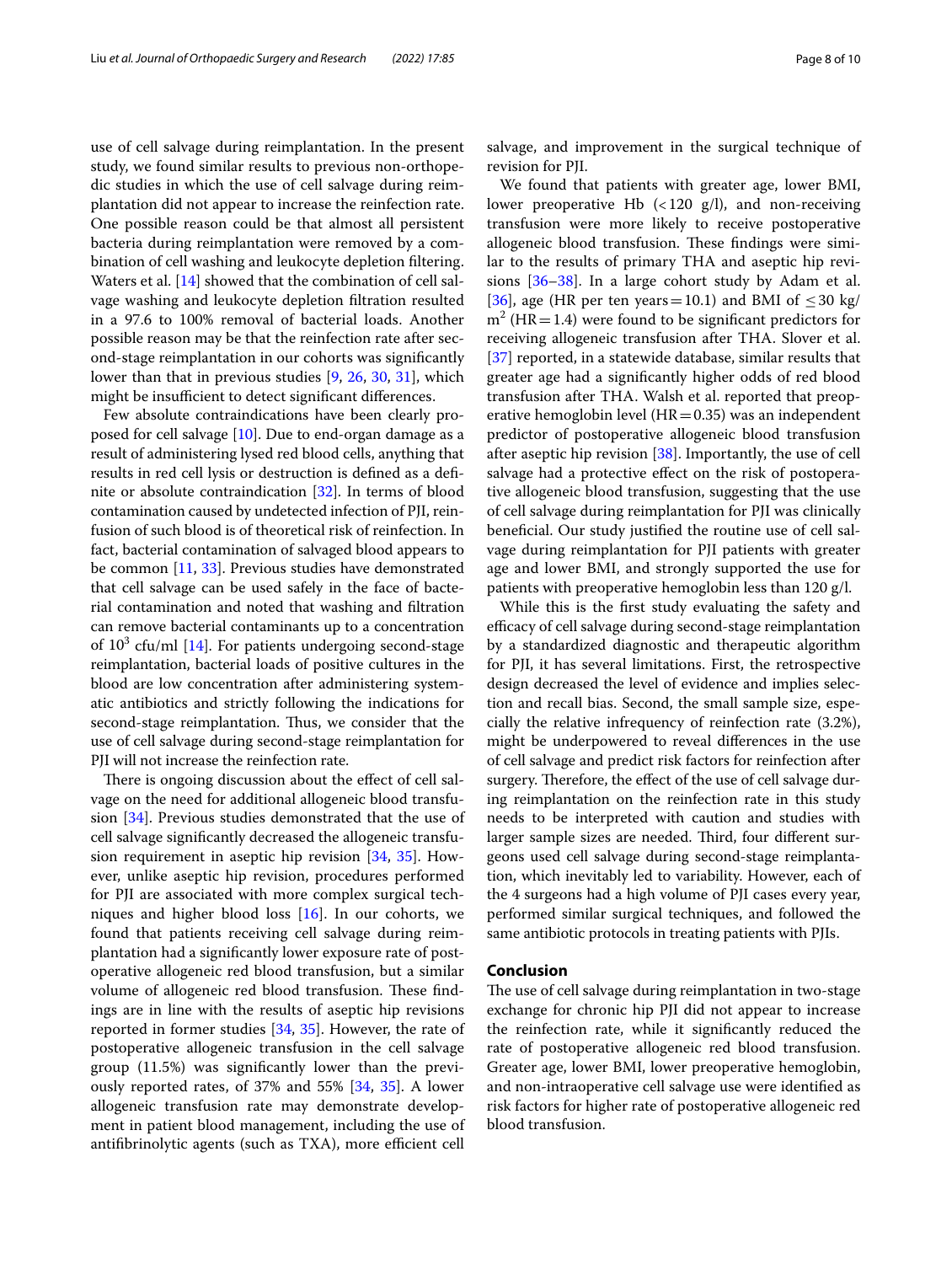#### **Abbreviations**

PJI: Periprosthetic joint infection; ABT: Allogeneic blood transfusions; THA: Total hip arthroplasty; TXA: Tranexamic acid; PBV: Patient's blood volume; PASS: Post hoc power analysis; BMI: Body mass index; HR: Hazard ratio.

#### **Acknowledgements**

We would like to thank the staff of the Department of Orthopedic Surgery, West China Hospital.

#### **Authors' contributions**

ZL and XY applied for ethical and registered this study, drafted the work, and revised it critically for important intellectual content. ZL and XY contributed equally to this work and should be considered as equal frst authors. E-ZZ, XW, and GC collected data and analyzed data for the study. ZZ contributions to the design of the work and revised the manuscript. All authors read and approved the fnal manuscript.

#### **Funding**

This research was supported by Key Research & Development program of Science & Technology Department of Sichuan Province (No. 2018SZ0255) and 1.3.5 project for disciplines of excellence, West China Hospital, Sichuan University (No. ZYJC18039). The founders had no role in study design, data collection, data analysis, decision to publish, or preparation of the manuscript.

#### **Availability of data and materials**

Please contact author for data requests.

#### **Declarations**

#### **Ethical approval and consent to participate**

This study was approved by the Ethics Committee and Institutional Review Board of West China Hospital, Sichuan University (2012-268). Informed consent was obtained from each patient.

#### **Consent for publication**

No confict of interest exits in the submission of this manuscript, and the manuscript approved by all authors for publication.

#### **Competing of interests**

The authors declare that they have no competing interests.

Received: 27 October 2021 Accepted: 21 January 2022 Published online: 11 February 2022

#### **References**

- <span id="page-8-0"></span>1. Goel R, Buckley P, Sterbis E, Parvizi J. Patients with infected total hip arthroplasty undergoing 2-stage exchange arthroplasty experience massive blood loss. J Arthroplasty. 2018;33(11):3547–50.
- <span id="page-8-1"></span>2. Kim JL, Park JH, Han SB, Cho IY, Jang KM. Allogeneic blood transfusion is a signifcant risk factor for surgical-site infection following total hip and knee arthroplasty: a meta-analysis. J Arthroplasty. 2017;32(1):320–5.
- <span id="page-8-2"></span>3. Munoz M, Acheson AG, Auerbach M, Besser M, Habler O, Kehlet H, et al. International consensus statement on the peri-operative management of anaemia and iron defciency. Anaesthesia. 2017;72(2):233–47.
- Peck J, Kepecs DM, Mei B, Safir OA, Backstein D, Gross AE, et al. The effect of preoperative administration of intravenous tranexamic acid during revision hip arthroplasty: a retrospective study. J Bone Joint Surg Am. 2018;100(17):1509–16.
- <span id="page-8-3"></span>5. Klein AA, Bailey CR, Charlton AJ, Evans E, Guckian-Fisher M, McCrossan R, et al. Association of anaesthetists guidelines: cell salvage for peri-operative blood conservation 2018. Anaesthesia. 2018;73(9):1141–50.
- <span id="page-8-4"></span>6. Dusik CJ, Hutchison C, Langelier D. The merits of cell salvage in arthroplasty surgery: an overview. Can J Surg. 2014;57(1):61–6.
- <span id="page-8-5"></span>7. Mortazavi SM, Vegari D, Ho A, Zmistowski B, Parvizi J. Two-stage exchange arthroplasty for infected total knee arthroplasty: predictors of failure. Clin Orthop Relat Res. 2011;469(11):3049–54.
- <span id="page-8-6"></span>8. Cabo J, Euba G, Saborido A, Gonzalez-Panisello M, Dominguez MA, Agullo JL, et al. Clinical outcome and microbiological fndings using antibioticloaded spacers in two-stage revision of prosthetic joint infections. J Infect. 2011;63(1):23–31.
- <span id="page-8-7"></span>9. Petis SM, Perry KI, Mabry TM, Hanssen AD, Berry DJ, Abdel MP. Two-stage exchange protocol for periprosthetic joint infection following total knee arthroplasty in 245 knees without prior treatment for infection. J Bone Joint Surg Am. 2019;101(3):239–49.
- <span id="page-8-8"></span>10. Esper SA, Waters JH. Intra-operative cell salvage: a fresh look at the indications and contraindications. Blood Transfus. 2011;9(2):139–47.
- <span id="page-8-9"></span>11. Bland LA, Villarino ME, Arduino MJ, McAllister SK, Gordon SM, Uyeda CT, et al. Bacteriologic and endotoxin analysis of salvaged blood used in autologous transfusions during cardiac operations. J Thorac Cardiovasc Surg. 1992;103(3):582–8.
- <span id="page-8-11"></span>12. Verwaal VJ, Wobbes T, Koopman-Van Gemert AW, Buskens FG, Theeuwes AG. Efect of perioperative blood transfusion and cell saver on the incidence of postoperative infective complications in patients with an aneurysm of the abdominal aorta. Eur J Surg. 1992;158(9):477–80.
- <span id="page-8-10"></span>13. Nessly ML. Infection and cell-saver use. Ann Thorac Surg. 1990;50(3):509–10.
- <span id="page-8-12"></span>14. Waters JH, Tuohy MJ, Hobson DF, Procop G. Bacterial reduction by cell salvage washing and leukocyte depletion fltration. Anesthesiology. 2003;99(3):652–5.
- <span id="page-8-13"></span>15. Schwieger IM, Gallagher CJ, Finlayson DC, Daly WL, Maher KL. Incidence of cell-saver contamination during cardiopulmonary bypass. Ann Thorac Surg. 1989;48(1):51–3.
- <span id="page-8-14"></span>16. Palmer AJR, Lloyd TD, Gibbs VN, Shah A, Dhiman P, Booth R, et al. The role of intra-operative cell salvage in patient blood management for revision hip arthroplasty: a prospective cohort study. Anaesthesia. 2020;75(4):479–86.
- <span id="page-8-15"></span>17. Parvizi J, Gehrke T, International Consensus Group on Periprosthetic Joint Infection (2014) Defnition of periprosthetic joint infection. J Arthroplasty 29(7):1331
- <span id="page-8-16"></span>18. Tsukayama DT, Goldberg VM, Kyle R (2003) Diagnosis and management of infection after total knee arthroplasty. J Bone Joint Surg Am 85-A Suppl 1:S75–80
- <span id="page-8-17"></span>19. Agha R, Abdall-Razak A, Crossley E, Dowlut N, Iosifdis C, Mathew G, et al. STROCSS 2019 guideline: strengthening the reporting of cohort studies in surgery. Int J Surg. 2019;72:156–65.
- <span id="page-8-18"></span>20. Della Valle CJ, Bogner E, Desai P, Lonner JH, Adler E, Zuckerman JD, et al. Analysis of frozen sections of intraoperative specimens obtained at the time of reoperation after hip or knee resection arthroplasty for the treatment of infection. J Bone Joint Surg Am. 1999;81(5):684–9.
- <span id="page-8-19"></span>21. Carson JL, Grossman BJ, Kleinman S, Tinmouth AT, Marques MB, Fung MK, et al. Red blood cell transfusion: a clinical practice guideline from the AABB\*. Ann Intern Med. 2012;157(1):49–58.
- <span id="page-8-20"></span>22. Mcpherson EJ, Woodson C, Holtom P, Roidis N, Shufelt C, Patzakis M. Periprosthetic total hip infection: outcomes using a staging system. Clin Orthop Relat Res. 2002;403:8–15.
- <span id="page-8-21"></span>23. Gross JB. Estimating allowable blood loss: corrected for dilution. Anesthesiology. 1983;58(3):277–80.
- <span id="page-8-22"></span>24. Nadler SB, Hidalgo JH, Bloch T. Prediction of blood volume in normal human adults. Surgery. 1962;51(2):224–32.
- <span id="page-8-23"></span>25. Corona PS, Vicente M, Carrera L, Rodriguez-Pardo D, Corro S. Current actual success rate of the two-stage exchange arthroplasty strategy in chronic hip and knee periprosthetic joint infection. Bone Joint J 2020;102-B(12):1682–1688
- <span id="page-8-24"></span>26. Theil C, Freudenberg SC, Gosheger G, Schmidt-Braekling T, Schwarze J, Moellenbeck B. Do positive cultures at second stage re-implantation increase the risk for reinfection in two-stage exchange for periprosthetic joint infection? J Arthroplasty. 2020;35(10):2996–3001.
- <span id="page-8-25"></span>27. Corro S, Vicente M, Rodriguez-Pardo D, Pigrau C, Lung M, Corona PS. Vancomycin-gentamicin prefabricated spacers in 2-stage revision arthroplasty for chronic hip and knee periprosthetic joint infection: insights into reimplantation microbiology and outcomes. J Arthroplasty. 2020;35(1):247–54.
- <span id="page-8-26"></span>28. Ozmen V, McSwain NE Jr, Nichols RL, Smith J, Flint LM. Autotransfusion of potentially culture-positive blood (CPB) in abdominal trauma: preliminary data from a prospective study. J Trauma. 1992;32(1):36–9.